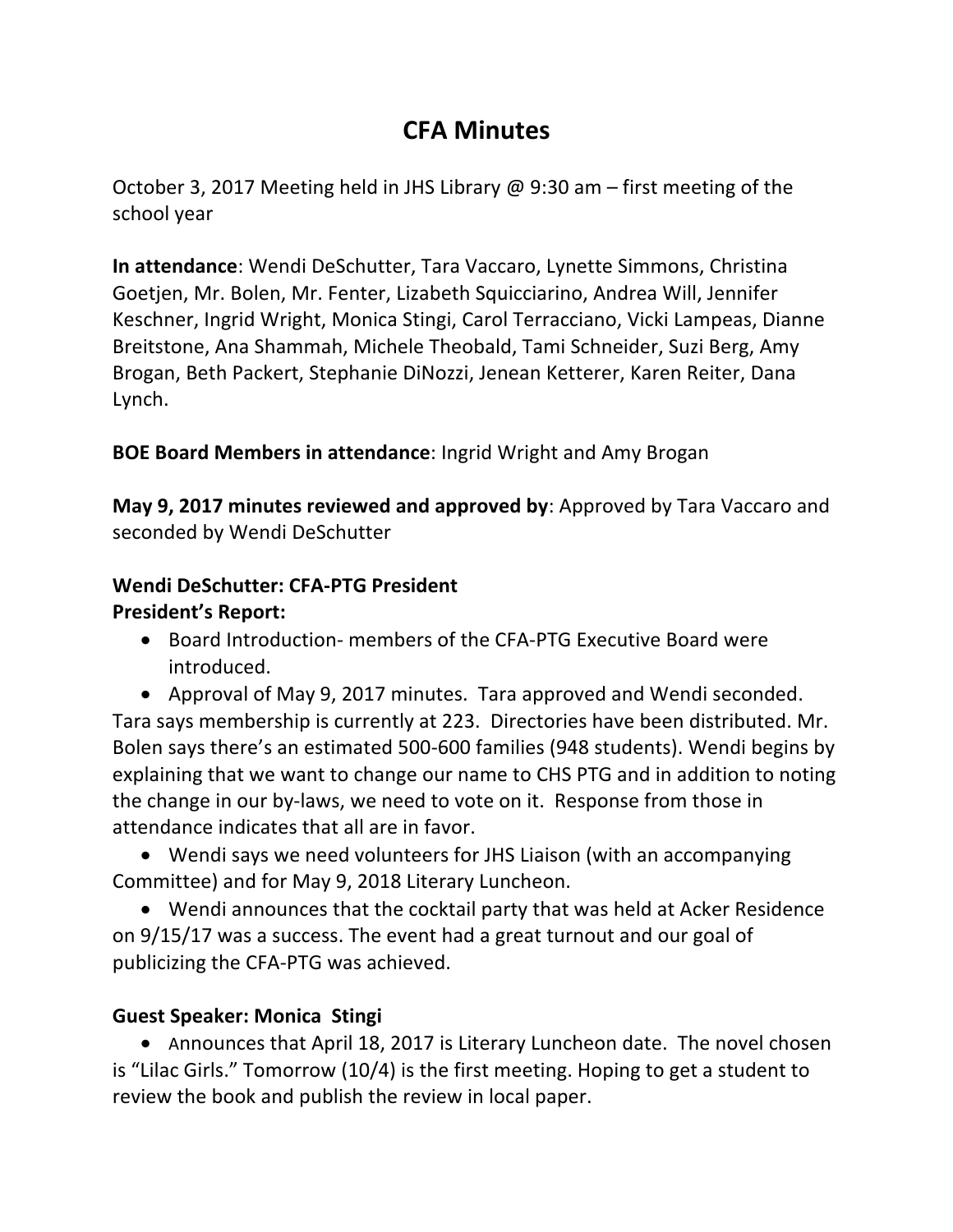• FOCUS discussion to be held on Oct 19, 2017 in PAC  $@$  7pm. Dr. Stephen Dewey will speak on The Effect of Drug and Alcohol Use on the Developing Brain. Parents and students are encouraged to attend what is sure to be an unforgettable discussion.

• First SIT meeting was yesterday  $(10/2)$  and the chairperson is a student this year. They are in the process of outlining their goals for the year and she says there will be a continued focus on the educating our students about the harmful effects of Drug and Alcohol Use.

• CPC meeting is approaching  $(10/5/17)$ . Parents are encouraged to attend.

#### **Mr. Bolen Principal's Report:**

• Spirit week is this week culminating in Pep Rally on Friday, Oct 6, 2017. Due to this, early dismissal drill (that was previously scheduled for Oct  $6^{th}$ ) is now moved to Nov 3, 2017.

• Shipment of Junior High agendas are expected to arrive in approximately two weeks. Mr. Bolen states that he hopes to eventually eliminate the need for agendas and utilize Canvas calendar for this purpose. He explains that teachers are still getting comfortable with Canvas and working out the kinks a bit. If there are issues, he suggests having the students alert the teachers right away. In response to question regarding Chromebooks, Mr. Bolen says students are improving on a daily basis. Mr. Bolen sees the evolution of Chromebooks to be a positive one. He will inquire about printing from the Chromebook directly to a home printer.

• Mr. Bolen says Dr. Dewey's upcoming presentation for SIT will likely have memorable impact on listeners. The presentation will be posted online so other grades can view it.

• Speaking about the clubs at our school, he says our school is fortunate to offer such a large variety of clubs. Often clubs meet Tuesday and Thursday. Morning times would be difficult to accommodate but if the advisor is up for it, it's possible to offer morning times for clubs as well. Any students interested should speak to their advisor.

# **Mr. Fenter**

## **Superintendent's Report:**

• Thrilled that we are discussing the Chromebook Initiative and how our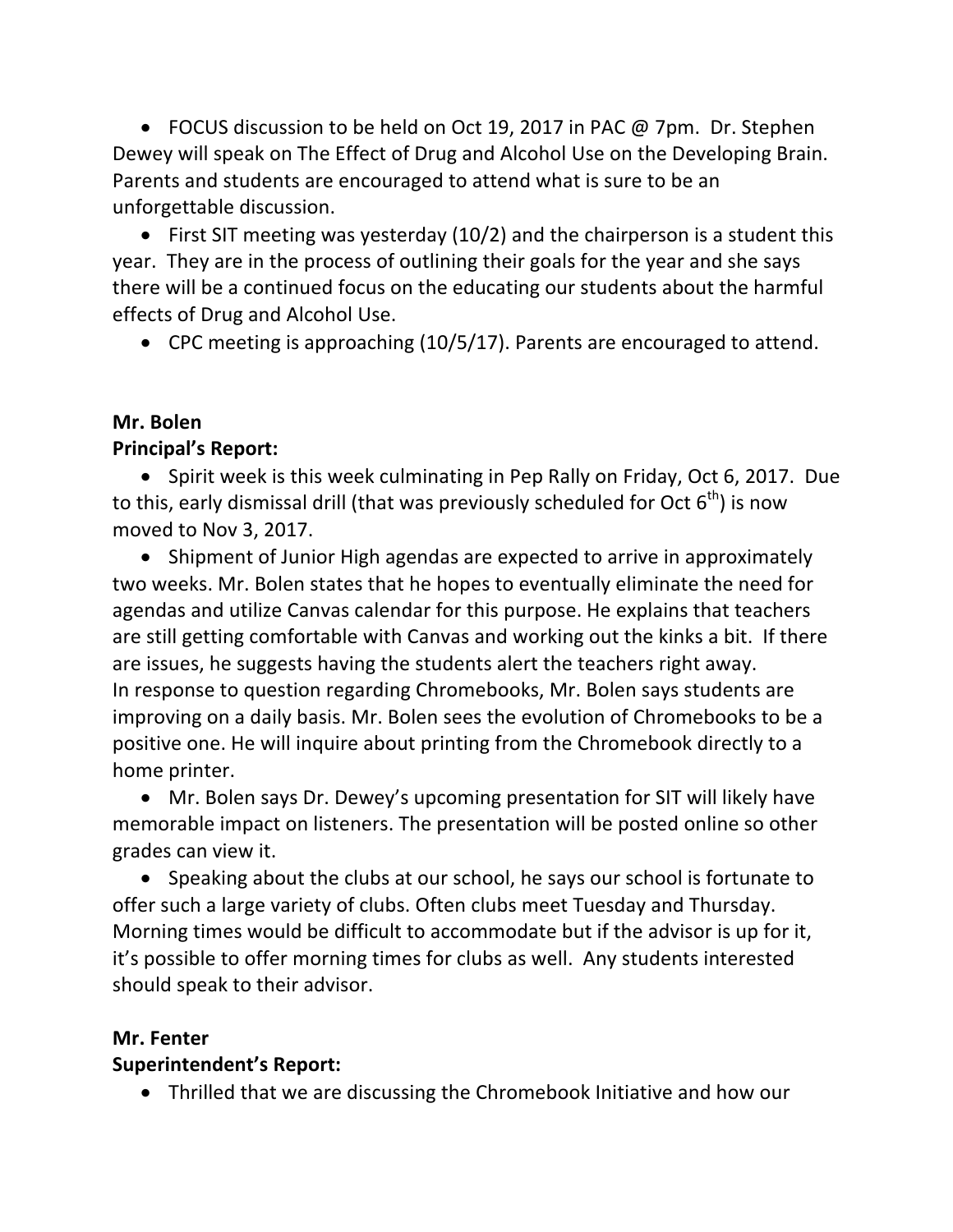students are using them so effectively in and out of the classroom. Our teachers and staff are still discovering ways to foster a better learning experience for our children. Our goal is not to go paperless but to prepare our students to excel in a technologically advanced world. Upper class teachers are eager to acquire them next September 2018. 

• Creative learning labs are offered in our elementary schools. Such learning spaces are currently at West Side and soon to come to Lloyd Harbor and Goosehill. 

• Over \$200 of improvements in our school.

• Conversations of Drug and Alcohol Awareness  $-$  looking to offer these programs for the upperclass students who missed out on them when they were  $10^{th}/11^{th}$  graders.

• JHS students will have more future opportunities to bond with their peers  $$ in the form of team building exercises later in the year.

• Mr. Fenter discussed district goals: wanting to improve student writing, immediate data review, and science research.

• In response to question about online bullying, internet safety, and digital citizenship, he says we will endeavor to teach our students in CSH not to be part of that and help them navigate safely through the internet. Parent response indicates that all are in favor of offering these programs for all throughout the school, not just at the JHS level but at the HS level as well. Mr. Bolen adds that this year we have a dedicated full-time psychologist (Dr. Maim) for  $7<sup>th</sup>$  and  $8<sup>th</sup>$ graders. She hosts social-emotional learning games for the entire middle school.

## **Guest Speaker: Ana Shammah**

• Veteran's Day, November 8 and 9, 2017: We will be hosting a lunch for veterans who come to talk with the 7 and  $8<sup>th</sup>$  social studies classes and  $11<sup>th</sup>$  grade history classes. We need volunteers to bring food in for breakfast and snacks. She passed out sign-up sheets.

# **Guest Speaker: Stephanie DiNozzi Educational Foundation**

• 5 years =  $$500,000$  donated. The Foundation has been successful due to group effort between families, schools, and the community. She says they don't do many fundraisers but all money raised goes directly to the students. For example, the Chromebook Initiative  $(7,8,9^{\text{th}} \text{ grades})$  has been a direct product of the Foundation. They are committed to providing Chromebooks for every